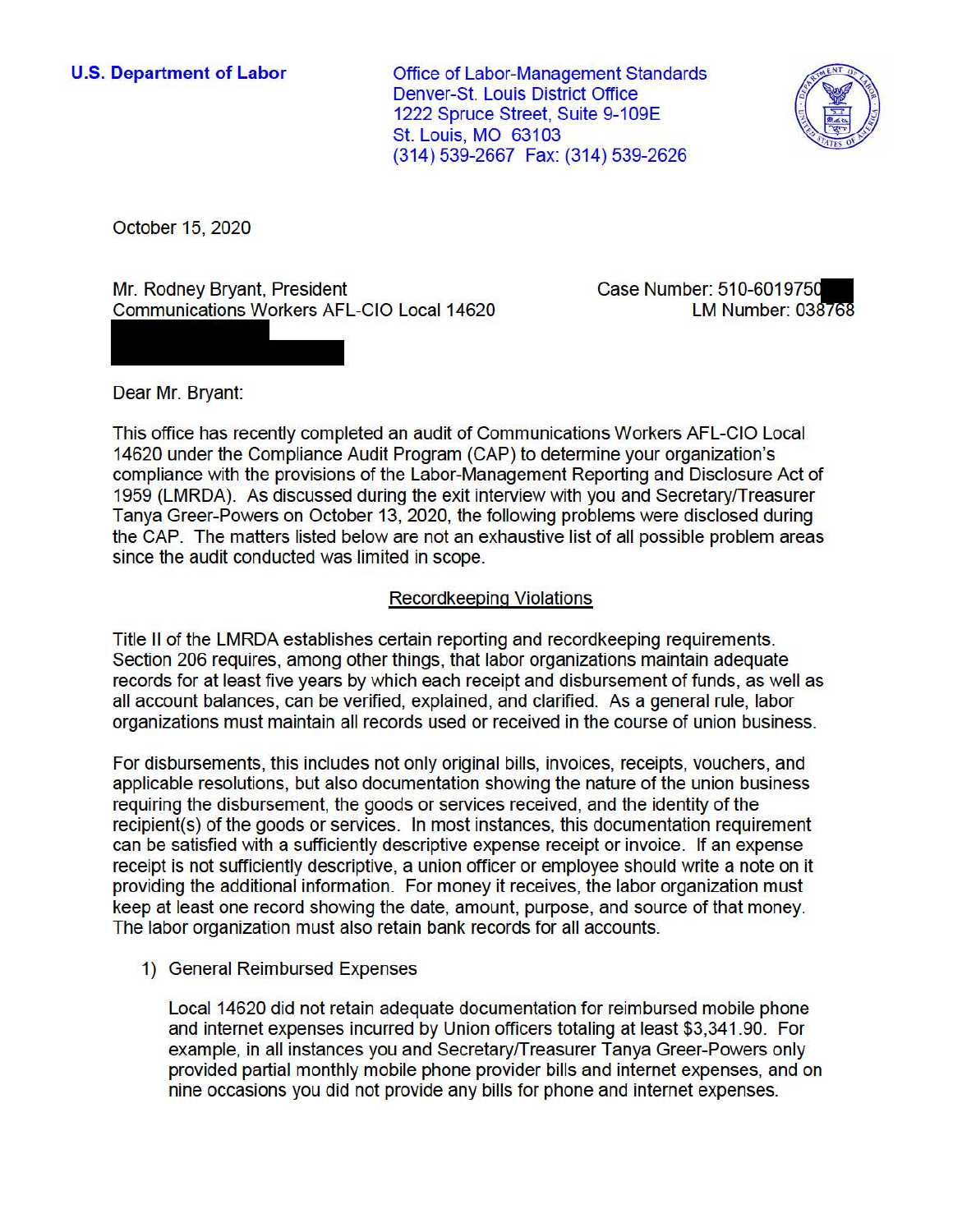[\\$1,834.65.](https://1,834.65) For example, you did not retain receipts for the following expenses In addition, Local 14620 did not retain receipts for other expenses totaling at least incurred: hotel expenses totaling at least \$950.26; airfare totaling at least \$490; rental car totaling at least \$162.42; office supplies totaling at least \$142.97 and gas totaling at least \$89.

 officers) of your Union, who are required to sign your union's LM report, are responsible for properly maintaining Union records. As noted above, Labor organizations must retain original receipts, bills, and vouchers for all disbursements. The president and treasurer (or corresponding principal

## 2) Lost Wages

 payments to Union officers and members totaling at least \$[9,514.28.](https://9,514.28) The Union pay, and a description of the union business conducted. The OLMS audit found that date lost wages were incurred, the number of hours lost on each date, the applicable Local 14620 did not retain adequate documentation for lost wage reimbursement must maintain records in support of lost wage claims that identify each date lost wages were incurred, the number of hours lost on each date, the applicable rate of Local 14620 does not have a voucher system in place to identify and support each rate of pay, and a description of the union business conducted.

 documentation that the Local must maintain for lost wages and other officer expenses. During the exit interview, I provided a compliance tip sheet, *Union Lost Time Payments*, that contained a sample of an expense voucher Local 14620 may use to satisfy this requirement. The sample identifies the type of information and

3) Per-Diem

Local 14620 did not retain adequate documentation for per-diem payments to Union officers and members totaling at least \$700. For example, Union officers were paid per-diem in the amount of \$50 when traveling for official Union business; however, on 14 occasions, the dates the officers traveled were not recorded on the individual vouchers submitted for payment.

4) Receipt Dates not Recorded

 but not the date money was received. Union receipts records must show the date of Ledger totaling at least \$[10,772.16.](https://10,772.16) The date of receipt is required to verify, explain, Entries in Local 14620's General Ledger reflect the date the Union deposited money, receipt. In some instances, deposits were not recorded in the General Ledger. For example, on five occasions, Local 14620 did not record receipts in the General or clarify amounts required to be reported in Statement B (Receipts and Disbursements) of the LM-3. The LM-3 instructions for Statement B state that the labor organization must record receipts when it actually receives money and disbursements when it actually pays out money. Failure to record the date money was received could result in the union reporting some receipts for a different year than when it actually received them.